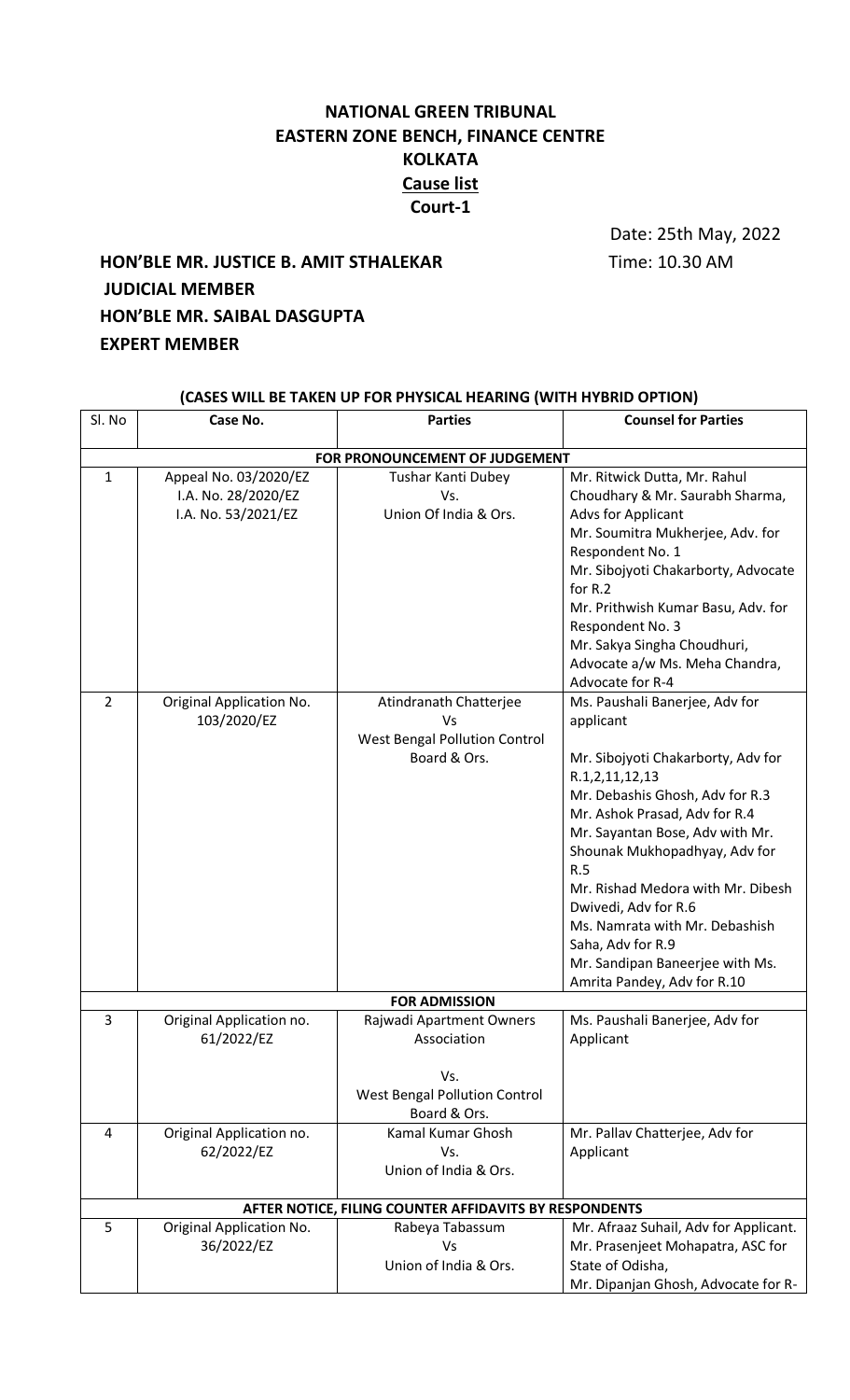|                                                                                     |                                         |                                                                | 8                                                                              |  |  |
|-------------------------------------------------------------------------------------|-----------------------------------------|----------------------------------------------------------------|--------------------------------------------------------------------------------|--|--|
| FOR APPEARANCE OF THE CHAIRMAN, SYAMA PRASAD MOOKERJEE PORT TRUST AND HIS AFFIDAVIT |                                         |                                                                |                                                                                |  |  |
| 6                                                                                   | Original Application No.<br>64/2020/EZ  | Dakshin Banga Matsyajibi Forum<br>Vs                           | Mr. Rahul Choudhary, Mr. Ritwick<br>Dutta, Mr. Kaustav Dhar, Advocates         |  |  |
|                                                                                     | With<br>I.A No. 90/2020/EZ              | Inland Waterways Authority of<br>India & Ors.                  | for Applicant<br>Mr. Sanjay Upadhyay, Advocate for<br>$R-1$                    |  |  |
|                                                                                     | I.A No. 99/2021/EZ                      |                                                                | Mr. Rudraman Bhattacharya with<br>Mrs. Amrita Panja Moulick, Adv for           |  |  |
|                                                                                     |                                         |                                                                | R.2 & 6<br>Mr. Surendra Kumar, Adv for R.3<br>Mr. Rajib Ray, Adv for R.4,7 & 8 |  |  |
|                                                                                     |                                         |                                                                | Mr. Pritwish Basu, Advocate for R-5                                            |  |  |
|                                                                                     |                                         | FOR FILING INTERIM COMPLIANCE REPORT BY KHARAGPUR MUNICIPALITY |                                                                                |  |  |
| $\overline{7}$                                                                      | Original Application No.<br>15/2020/EZ  | Jaba Mookherjee<br>Vs                                          | Ms. Paushali Banerjee, Advocate for<br>Applicant.                              |  |  |
|                                                                                     |                                         | State of West Ben'gal & Ors.                                   | Mr. Sudip Kumar Dutta, Advocate for<br>R.1, 3 and 5                            |  |  |
|                                                                                     |                                         |                                                                | Mr. Dipanjan Ghosh, Advocate for R-2<br>Ms. Madhumita Bhattacharjee,           |  |  |
|                                                                                     |                                         |                                                                | Advocate a/w Mr. Mrinal Kanti Ghosh,<br>Advocate for R-4                       |  |  |
|                                                                                     |                                         |                                                                | Mr. Surendra Kumar, Advocate for R.7                                           |  |  |
| FOR FILING OF COUNTER AFFIDAVIT BY OPCB, STATE, DM, GANJAN, SP, GANJAM              |                                         |                                                                |                                                                                |  |  |
| 8                                                                                   | Original Application No.<br>106/2021/EZ | Sisir Kumar Panda<br>Vs                                        | Mr. Biranchi Naraya Mahapatra Adv<br>for Applicant                             |  |  |
|                                                                                     |                                         | Union of India and Others                                      | Mr. Soumitra Mukherjee, Advocate<br>for $R-1$ ,                                |  |  |
|                                                                                     |                                         |                                                                | Mr. Tarun Pattnaik, ASC for R-2-5,8-<br>10,13-15 & 17,                         |  |  |
|                                                                                     |                                         |                                                                | Ms. Papiya Banerjee Bihani, Adv for<br>$R-7$ ,                                 |  |  |
|                                                                                     |                                         |                                                                | Mr. Ashok Prasad, Advocate for R-6<br>& 12,                                    |  |  |
|                                                                                     |                                         |                                                                | Mr. Ramesh Sahoo, Advocate for R-<br>16                                        |  |  |
| 9                                                                                   | M.A NO. 07/2021/EZ                      | Abhinandan Chopra & Anr.                                       | Mr. S.Majumdar, Ms. Dikshita                                                   |  |  |
|                                                                                     | IN<br>Original Application No.          | Vs<br>Union of India & Ors.                                    | Chomal, Adv in M.A<br>Mr. Sibojyoti Chakraborty, Advocate                      |  |  |
|                                                                                     | 75/2021/EZ                              |                                                                | for $R-2$ ,<br>Mr. Prithwish Basu, Advocate for R-3                            |  |  |
|                                                                                     |                                         |                                                                |                                                                                |  |  |
|                                                                                     |                                         | FOR FILING OF COUNTER AFFIDAVIT BY R.3,5 & 6                   |                                                                                |  |  |
| 10                                                                                  | Original Application No.<br>108/2021/EZ | Rasulpur Dana Welfare Society<br>Vs                            | Ms. Paushali Banerjee, Adv for<br>Applicant.                                   |  |  |
|                                                                                     |                                         | <b>West Bengal Pollution Control</b><br><b>Board</b>           | Mr. Sibojyoti Chakraborty, Advocate<br>for R-3,5&6                             |  |  |
|                                                                                     |                                         |                                                                | Mr. Dipanjan Ghosh, Advocate for R-<br>1                                       |  |  |
|                                                                                     |                                         |                                                                | Mr. Rajib Roy, Advocate for R-4<br>Ms. Supriya Dutta, Advocate for R-7         |  |  |
|                                                                                     |                                         | <b>FOR HEARING</b>                                             |                                                                                |  |  |
| 11                                                                                  | Original Application No.<br>06/2021/EZ  | Subhas Dutta<br>Vs                                             | Mr. Subhas Datta, Applicant in<br>Person                                       |  |  |
|                                                                                     |                                         | State of West Bengal & Others                                  | Ms. Madhumita Bhattacharjee, Adv<br>a/w Mr. Sibojyoti Chakarborty, Adv         |  |  |
|                                                                                     |                                         |                                                                | for R-1,3,4,8<br>Mr. Soumitra Mukherjee, Adv. For                              |  |  |
|                                                                                     |                                         |                                                                | R-2, MoEF & CC,<br>Mr. Surendra Kumar, Adv for R.5                             |  |  |
|                                                                                     |                                         |                                                                | Mr. Nayan Bihani, Adv a/w Mr.                                                  |  |  |
|                                                                                     |                                         |                                                                | Prithwish Basu, Adv for R.6                                                    |  |  |

**For orders, cause list and other information please visit our website: [www.greentribunal.gov.in](http://www.greentribunal.gov.in/)**